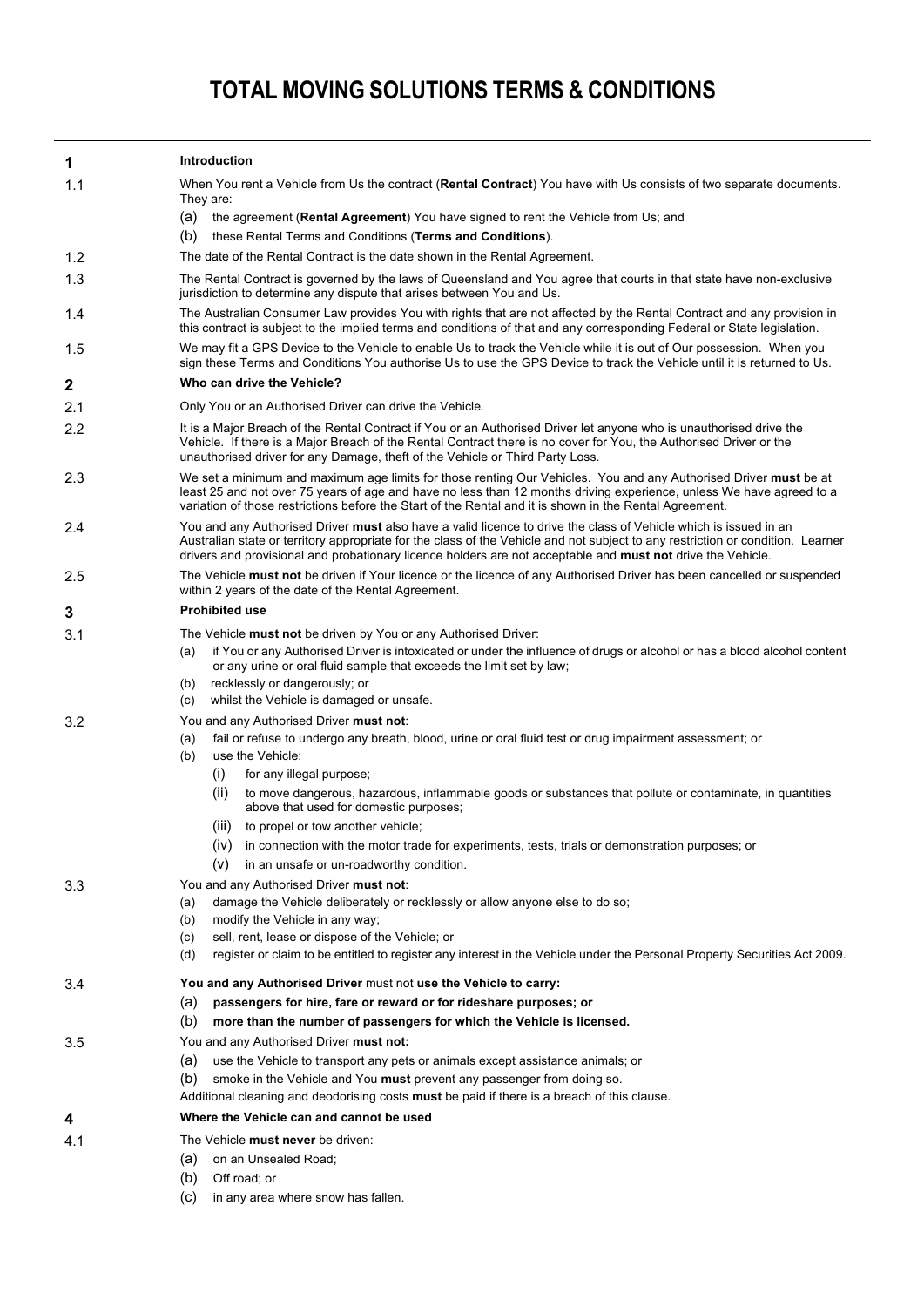| 4.2 | The Vehicle must not be driven or used in any area that is prohibited by Us. Prohibited areas include:                                                                                                                                                                                                                                                                                |  |  |  |  |  |  |
|-----|---------------------------------------------------------------------------------------------------------------------------------------------------------------------------------------------------------------------------------------------------------------------------------------------------------------------------------------------------------------------------------------|--|--|--|--|--|--|
|     | roads that are prone to flooding or are flooded;<br>(a)                                                                                                                                                                                                                                                                                                                               |  |  |  |  |  |  |
|     | (b)<br>beaches, streams, rivers, creeks, dams and floodwaters;                                                                                                                                                                                                                                                                                                                        |  |  |  |  |  |  |
|     | (c)<br>any road where the police or an authority has issued a warning;                                                                                                                                                                                                                                                                                                                |  |  |  |  |  |  |
|     | (d)<br>any road that is closed; and                                                                                                                                                                                                                                                                                                                                                   |  |  |  |  |  |  |
|     | (e)<br>any road where it would be unsafe to drive the Vehicle.                                                                                                                                                                                                                                                                                                                        |  |  |  |  |  |  |
| 4.3 | The Vehicle must never be driven or used:                                                                                                                                                                                                                                                                                                                                             |  |  |  |  |  |  |
|     | outside a radius of 200 kilometres from the Rental Location; or<br>(a)                                                                                                                                                                                                                                                                                                                |  |  |  |  |  |  |
|     | (b)<br>onto any island that is off mainland Australia,                                                                                                                                                                                                                                                                                                                                |  |  |  |  |  |  |
|     | unless We have given Our prior written permission prior to the Start of the Rental and it is noted on the Rental                                                                                                                                                                                                                                                                      |  |  |  |  |  |  |
|     | Agreement.                                                                                                                                                                                                                                                                                                                                                                            |  |  |  |  |  |  |
| 5   | Your obligations                                                                                                                                                                                                                                                                                                                                                                      |  |  |  |  |  |  |
| 5.1 | At the Start of the Rental You <b>must</b> inspect the Vehicle to make sure that any pre-existing damage is noted and shown in                                                                                                                                                                                                                                                        |  |  |  |  |  |  |
|     | the Rental Agreement.                                                                                                                                                                                                                                                                                                                                                                 |  |  |  |  |  |  |
| 5.2 | At the End of Rental You must:                                                                                                                                                                                                                                                                                                                                                        |  |  |  |  |  |  |
|     | return the Vehicle in the same condition it was in at the Start of the Rental, fair wear and tear excepted;<br>(a)                                                                                                                                                                                                                                                                    |  |  |  |  |  |  |
|     | (b)<br>pay the balance Rental Charges, including any adjustment for extra kilometres;                                                                                                                                                                                                                                                                                                 |  |  |  |  |  |  |
|     | (c)<br>pay the Damage Excess if there is Damage or Third Party Loss as a result of an Accident or the Vehicle is stolen;                                                                                                                                                                                                                                                              |  |  |  |  |  |  |
|     | (d)<br>pay any costs We incur, including extra cleaning costs under clause 3.5, in reinstating the Vehicle to the same<br>condition it was in at the Start of the Rental, fair wear and tear excepted;                                                                                                                                                                                |  |  |  |  |  |  |
|     | pay for all Damage arising from a Major Breach of the Rental Contract;<br>(e)                                                                                                                                                                                                                                                                                                         |  |  |  |  |  |  |
|     | (f)<br>pay for all Overhead Damage;                                                                                                                                                                                                                                                                                                                                                   |  |  |  |  |  |  |
|     | (g)<br>pay for all Underbody Damage; and                                                                                                                                                                                                                                                                                                                                              |  |  |  |  |  |  |
|     | (h)<br>pay for any Damage caused by the immersion of the Vehicle in water.                                                                                                                                                                                                                                                                                                            |  |  |  |  |  |  |
| 5.3 | You and any Authorised Driver must pay all tolls, speeding and traffic fines and infringements as well as any fines or                                                                                                                                                                                                                                                                |  |  |  |  |  |  |
|     | charges imposed for parking or using the Vehicle or release of the Vehicle if it has been seized by a regulatory of<br>enforcement authority.                                                                                                                                                                                                                                         |  |  |  |  |  |  |
| 5.4 | If We pay for any fines or infringements incurred by You during the Rental Period We will charge You an administrative<br>fee of \$55 (including GST) for all such payments as well as charging You for the toll, fine or infringement.                                                                                                                                               |  |  |  |  |  |  |
| 5.5 | You must comply with all mandatory seat belt laws and fines may be imposed by the police on any driver or passenger<br>who does not have a seat belt properly adjusted and fastened.                                                                                                                                                                                                  |  |  |  |  |  |  |
| 5.6 | You and any Authorised Driver must make sure that the Vehicle is locked when not in use or unattended and the keys or<br>remote control device must be kept in Your possession at all times.                                                                                                                                                                                          |  |  |  |  |  |  |
| 5.7 | You and any Authorised Driver must take reasonable care of the Vehicle by:                                                                                                                                                                                                                                                                                                            |  |  |  |  |  |  |
|     | (a)<br>preventing it from being damaged;                                                                                                                                                                                                                                                                                                                                              |  |  |  |  |  |  |
|     | (b)<br>making sure that it is protected from the weather;                                                                                                                                                                                                                                                                                                                             |  |  |  |  |  |  |
|     | (c)<br>maintaining the engine and brake oils and coolant level and tyre pressures and if the Rental Period is seven days<br>or more by checking these no less than on a weekly basis;                                                                                                                                                                                                 |  |  |  |  |  |  |
|     | (d)<br>using the correct fuel type; and                                                                                                                                                                                                                                                                                                                                               |  |  |  |  |  |  |
|     | (e)<br>making sure it is not overloaded.                                                                                                                                                                                                                                                                                                                                              |  |  |  |  |  |  |
| 5.8 | If the Vehicle develops a fault during the Rental Period:                                                                                                                                                                                                                                                                                                                             |  |  |  |  |  |  |
|     | (a)<br>You must inform Us immediately;                                                                                                                                                                                                                                                                                                                                                |  |  |  |  |  |  |
|     | (b)<br>You <b>must not</b> drive the Vehicle unless We have authorised You to do so; and                                                                                                                                                                                                                                                                                              |  |  |  |  |  |  |
|     | (C)<br>You must not let anyone else repair or work on the Vehicle or tow or salvage of it without Our prior written<br>authority to do so.                                                                                                                                                                                                                                            |  |  |  |  |  |  |
| 5.9 | Where We have given You Our prior authority to repair, tow or salvage the Vehicle You must keep and produce to Us<br>the original tax invoices and receipts for any repairs, towing or salvage and You will be reimbursed only if these expenses<br>have been authorised by Us. Any entitlement to reimbursement is subject to there being no Major Breach of the Rental<br>Contract. |  |  |  |  |  |  |
| 6   | <b>Our obligations</b>                                                                                                                                                                                                                                                                                                                                                                |  |  |  |  |  |  |
| 6.1 | We will provide You with a Vehicle that is of acceptable quality and in good working order taking into account the age of<br>the Vehicle.                                                                                                                                                                                                                                             |  |  |  |  |  |  |
| 6.2 | If the Vehicle breaks down during the Rental Period because of Our negligence We will recover and repair the Vehicle as<br>soon as possible. If the Vehicle cannot be repaired We will use Our best endeavours to provide a replacement Vehicle<br>where one is available.                                                                                                            |  |  |  |  |  |  |
| 6.3 | We are not responsible for any consequential loss You may suffer if the Vehicle breaks down unless this is because of<br>Our negligence.                                                                                                                                                                                                                                              |  |  |  |  |  |  |
| 7   | <b>Damage Cover</b>                                                                                                                                                                                                                                                                                                                                                                   |  |  |  |  |  |  |
| 7.1 | Damage Cover is included in the Rental Charges. Subject to these Terms and Conditions We will indemnify You and the                                                                                                                                                                                                                                                                   |  |  |  |  |  |  |
|     | Authorised Driver for the Damage, theft, or Third Party Loss but You must pay an amount up to the Damage Excess for<br>each Accident or theft claim unless We agree that You were not at fault and the other party's insurance company accepts<br>liability                                                                                                                           |  |  |  |  |  |  |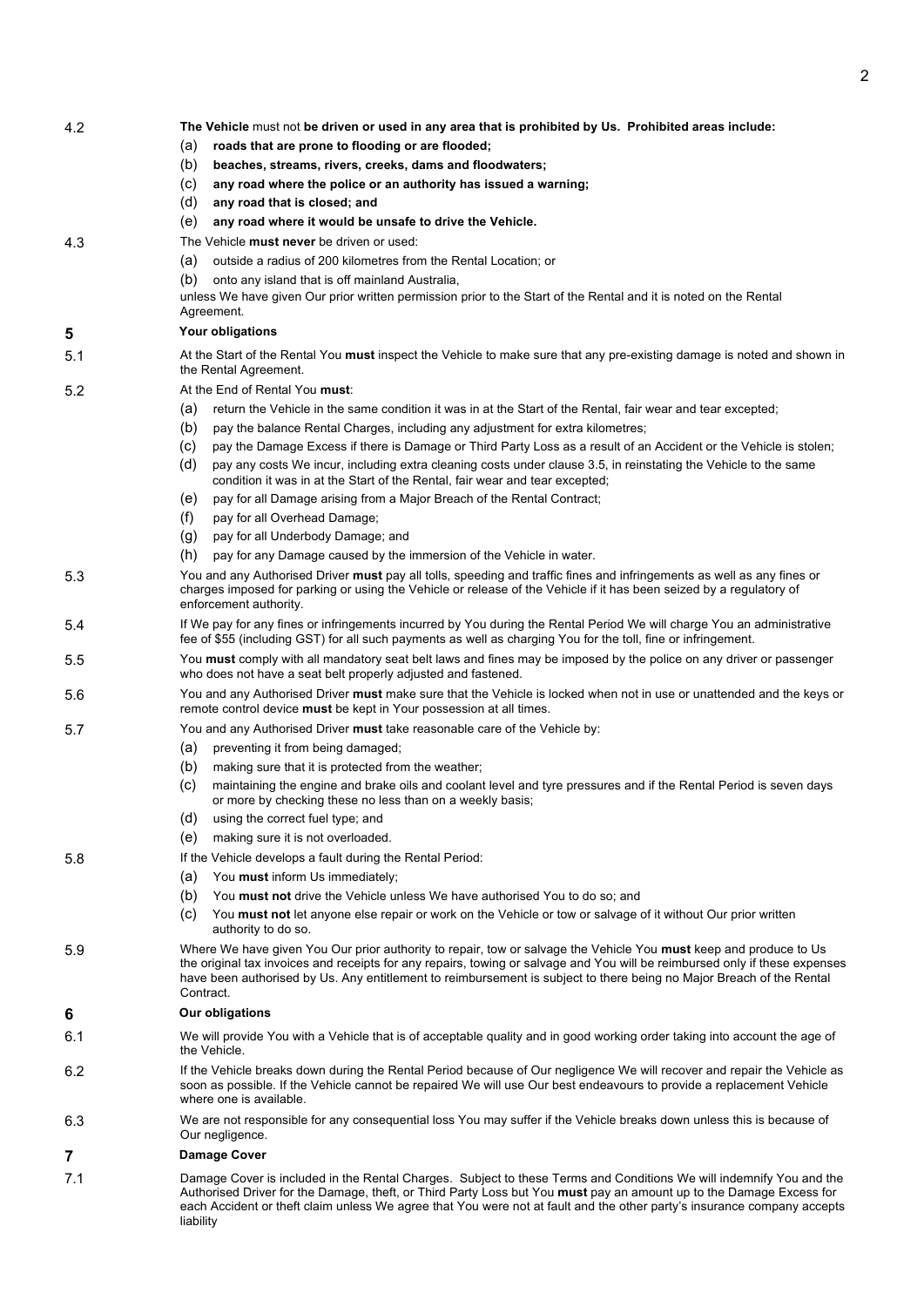| 7.2  | Your Damage Excess liability (\$5,000 including GST) is reduced to \$990 (including GST) if You pay an additional daily<br>fee as shown in the Rental Agreement.                                                                                                                                                                                                                                                                                                                                              |  |  |  |  |  |
|------|---------------------------------------------------------------------------------------------------------------------------------------------------------------------------------------------------------------------------------------------------------------------------------------------------------------------------------------------------------------------------------------------------------------------------------------------------------------------------------------------------------------|--|--|--|--|--|
| 7.3  | The Damage Excess payable under clause 7.1 will be charged to Your credit card:                                                                                                                                                                                                                                                                                                                                                                                                                               |  |  |  |  |  |
|      | for single vehicle Accidents, after a repairer's estimate or tax invoice verifying the amount charged for Damage has<br>(a)<br>been sent to You:                                                                                                                                                                                                                                                                                                                                                              |  |  |  |  |  |
|      | (b)<br>if the Vehicle has been stolen, after We have made reasonable enguiries and in Our opinion it is unlikely the<br>Vehicle will be recovered; and                                                                                                                                                                                                                                                                                                                                                        |  |  |  |  |  |
|      | (C)<br>for Accidents in which there is also Third Party Loss, after:                                                                                                                                                                                                                                                                                                                                                                                                                                          |  |  |  |  |  |
|      | a reasonable estimate of the Third Party Loss has been made;<br>(1)                                                                                                                                                                                                                                                                                                                                                                                                                                           |  |  |  |  |  |
|      | (ii)<br>a repairer's estimate or tax invoice verifying the amount charged for Damage has been obtained; and                                                                                                                                                                                                                                                                                                                                                                                                   |  |  |  |  |  |
|      | all documents verifying the Third Party Loss and Damage have been sent to You,<br>(III)                                                                                                                                                                                                                                                                                                                                                                                                                       |  |  |  |  |  |
|      | unless You have expressly authorised the charge to Your credit card at an earlier time.                                                                                                                                                                                                                                                                                                                                                                                                                       |  |  |  |  |  |
| 7.4  | There is no Damage Cover if the Vehicle is driven by any person who is less than 25 or more than 75 years of age and<br>allowing anyone who is less than 25 or more than 75 to drive the Vehicle is a Major Breach of the Rental Contract.                                                                                                                                                                                                                                                                    |  |  |  |  |  |
| 7.5  | There is no Damage Cover, and You and any Authorised Driver are liable for Damage or Third Party Loss arising from:                                                                                                                                                                                                                                                                                                                                                                                           |  |  |  |  |  |
|      | a Major Breach of the Rental Contract; or<br>(a)                                                                                                                                                                                                                                                                                                                                                                                                                                                              |  |  |  |  |  |
|      | (b)<br>the use of the Vehicle by any driver who is not an Authorised Driver;                                                                                                                                                                                                                                                                                                                                                                                                                                  |  |  |  |  |  |
|      | (c)<br>Overhead Damage;                                                                                                                                                                                                                                                                                                                                                                                                                                                                                       |  |  |  |  |  |
|      | (d)<br>Underbody Damage; and<br>(e)<br>Damage caused by immersion of the Vehicle in water.                                                                                                                                                                                                                                                                                                                                                                                                                    |  |  |  |  |  |
|      |                                                                                                                                                                                                                                                                                                                                                                                                                                                                                                               |  |  |  |  |  |
| 7.6  | There is no Damage Cover for personal items that are left in or stolen from the Vehicle or for loss or damage to property<br>belonging to or in the custody of:<br>(a)<br>You;                                                                                                                                                                                                                                                                                                                                |  |  |  |  |  |
|      | (b)<br>any relative, friend or associate of Yours ordinarily residing with You or with whom You ordinarily reside;                                                                                                                                                                                                                                                                                                                                                                                            |  |  |  |  |  |
|      | (c)<br>any relative, friend or associate of an Authorised Driver; or                                                                                                                                                                                                                                                                                                                                                                                                                                          |  |  |  |  |  |
|      | (d)<br>Your employees.                                                                                                                                                                                                                                                                                                                                                                                                                                                                                        |  |  |  |  |  |
| 8    | <b>Toll Charges</b>                                                                                                                                                                                                                                                                                                                                                                                                                                                                                           |  |  |  |  |  |
| 8.1  | The Vehicle is fitted with an electronic device (e-tag) for use on toll roads.                                                                                                                                                                                                                                                                                                                                                                                                                                |  |  |  |  |  |
| 8.2  | If You drive on a toll road You will be charged the applicable toll road fee plus a one-off administration fee of \$2.50<br>(including GST). You will be invoiced for these charges weekly or at the End of Rental, whichever is the sooner.                                                                                                                                                                                                                                                                  |  |  |  |  |  |
| 9    | <b>Rental Period, costs and charges</b>                                                                                                                                                                                                                                                                                                                                                                                                                                                                       |  |  |  |  |  |
| 9.1  | The Rental Agreement shows:                                                                                                                                                                                                                                                                                                                                                                                                                                                                                   |  |  |  |  |  |
|      | the Rental Period for which You have rented the Vehicle; and<br>(a)                                                                                                                                                                                                                                                                                                                                                                                                                                           |  |  |  |  |  |
|      | (b)<br>the Rental Charges.                                                                                                                                                                                                                                                                                                                                                                                                                                                                                    |  |  |  |  |  |
| 9.2  | At the End of Rental You must return the Vehicle on the date and by the time shown in the Rental Agreement. If You                                                                                                                                                                                                                                                                                                                                                                                            |  |  |  |  |  |
|      | require the Vehicle for longer than the Rental Period, You must notify Us at least 24 hours prior to the expiration of the<br>Rental Period. If You fail to request an extension and You do not return the Vehicle at the scheduled time We may<br>terminate the Rental Contract and if the location of the Vehicle is known, recover it by lawful means or if it is unknown,                                                                                                                                 |  |  |  |  |  |
|      | after making reasonable attempts to contact You, report the Vehicle as stolen to the Police.                                                                                                                                                                                                                                                                                                                                                                                                                  |  |  |  |  |  |
| 9.3  | If You return the Vehicle:                                                                                                                                                                                                                                                                                                                                                                                                                                                                                    |  |  |  |  |  |
|      | more than one hour after the time set for its return in the Rental Agreement We will charge You \$25 per hour up to<br>(a)<br>one full day's Rental and a further full day's hire at the standard rate for each 24 hour period or part thereof until the<br>Vehicle is returned to Us; or                                                                                                                                                                                                                     |  |  |  |  |  |
|      | (b)<br>at any time other than during Our normal business hours You must pay for the daily Rental Charges and all<br>Damage until the Rental Location next opens for business.                                                                                                                                                                                                                                                                                                                                 |  |  |  |  |  |
| 9.4  | A daily limit of 100 kilometres applies unless You have Our prior written approval to have this limit waived and it is noted<br>on the Rental Agreement. For each day You exceed that limit You will incur an additional fee of thirty cents (30c) per<br>kilometre.                                                                                                                                                                                                                                          |  |  |  |  |  |
| 9.5  | You must also pay for all amounts owing pursuant to clause 5.2 and any moneys owed to Us thereafter accrue interest at                                                                                                                                                                                                                                                                                                                                                                                        |  |  |  |  |  |
|      | the rate of 10% per annum commencing 14 days after the End of Rental. Any amount payable under the Rental Contract<br>is subject to subsequent verification and adjustment and details of any adjustments will be provided to You as soon as<br>practicable. If any amount is due to Us or remains unpaid You authorise Us to debit Your credit card with that amount<br>within a reasonable time after the End of Rental.                                                                                    |  |  |  |  |  |
| 9.6  | If You default in the payment of any moneys owed to Us under the Rental Contract, You authorise Us to provide<br>information of that default to a credit reporting body and to obtain an up to date consumer credit report on You. Personal<br>information may be used and disclosed by the credit reporting body in accordance with the Privacy Act to create or<br>maintain a credit information file containing information about You, including defaults in excess of 60 days and the debt<br>owed to Us. |  |  |  |  |  |
| 10   | <b>Accidents or breakdowns</b>                                                                                                                                                                                                                                                                                                                                                                                                                                                                                |  |  |  |  |  |
| 10.1 | If You have a breakdown, You must contact Us on 1300 100 867 or (07) 56 282 520 to arrange for assistance. Provided<br>there has not been a Major Breach We will supply all practical assistance as soon as practicable.                                                                                                                                                                                                                                                                                      |  |  |  |  |  |
| 10.2 | If You or an Authorised Driver has an Accident or if the Vehicle is stolen You must report the Accident or theft to Us<br>within 12 hours of it occurring and fully complete an Accident/Theft report form.                                                                                                                                                                                                                                                                                                   |  |  |  |  |  |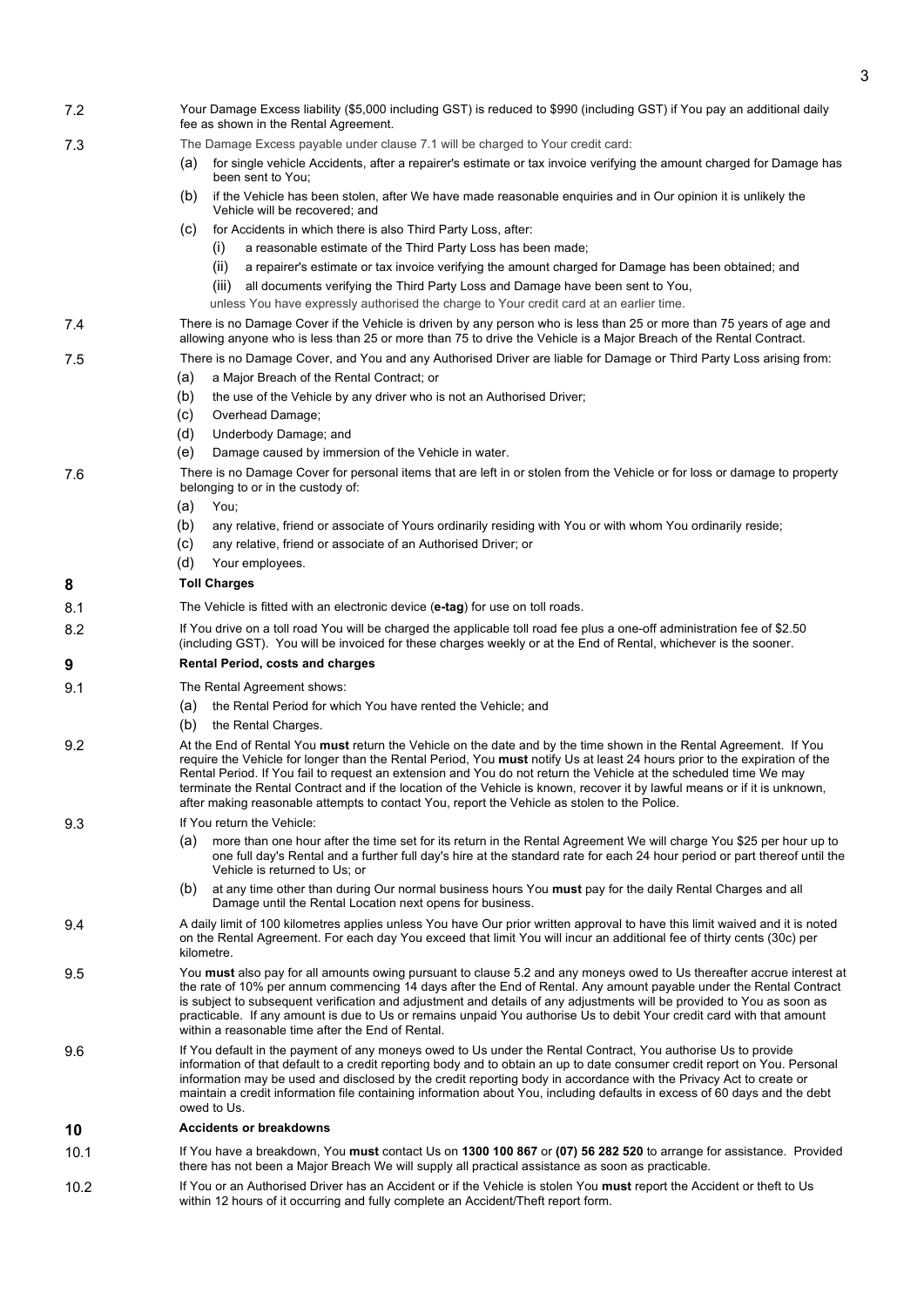| 10.3                     | If the Vehicle is stolen or if You or an Authorised Driver of the Vehicle has an Accident where:<br>(a)<br>any person is injured; |                                                                                                                                                                                                                                                                    |                                                                                                                                                                                                                                                                                                                                              |                                                                                                                   |  |  |  |  |  |
|--------------------------|-----------------------------------------------------------------------------------------------------------------------------------|--------------------------------------------------------------------------------------------------------------------------------------------------------------------------------------------------------------------------------------------------------------------|----------------------------------------------------------------------------------------------------------------------------------------------------------------------------------------------------------------------------------------------------------------------------------------------------------------------------------------------|-------------------------------------------------------------------------------------------------------------------|--|--|--|--|--|
|                          | (b)                                                                                                                               |                                                                                                                                                                                                                                                                    |                                                                                                                                                                                                                                                                                                                                              | the other party has failed to stop or leaves the scene of the Accident without exchanging names and addresses; or |  |  |  |  |  |
|                          | (c)                                                                                                                               |                                                                                                                                                                                                                                                                    |                                                                                                                                                                                                                                                                                                                                              | the other party appears to be under the influence of drugs or alcohol,                                            |  |  |  |  |  |
|                          |                                                                                                                                   |                                                                                                                                                                                                                                                                    |                                                                                                                                                                                                                                                                                                                                              | You or the Authorised Driver must also report the theft or Accident to the Police.                                |  |  |  |  |  |
| 10.4                     |                                                                                                                                   | If You or an Authorised Driver has an Accident You and the Authorised Driver must:                                                                                                                                                                                 |                                                                                                                                                                                                                                                                                                                                              |                                                                                                                   |  |  |  |  |  |
|                          | (a)                                                                                                                               | exchange names and addresses and telephone numbers with the other driver;                                                                                                                                                                                          |                                                                                                                                                                                                                                                                                                                                              |                                                                                                                   |  |  |  |  |  |
|                          | (b)                                                                                                                               |                                                                                                                                                                                                                                                                    |                                                                                                                                                                                                                                                                                                                                              | take the registration numbers of all vehicles involved;                                                           |  |  |  |  |  |
|                          | (c)                                                                                                                               |                                                                                                                                                                                                                                                                    |                                                                                                                                                                                                                                                                                                                                              | take as many photos as is reasonable showing:                                                                     |  |  |  |  |  |
|                          |                                                                                                                                   |                                                                                                                                                                                                                                                                    |                                                                                                                                                                                                                                                                                                                                              | (i) the position of the Vehicles before they are moved for towing or salvage;                                     |  |  |  |  |  |
|                          |                                                                                                                                   |                                                                                                                                                                                                                                                                    |                                                                                                                                                                                                                                                                                                                                              | (ii) the Damage to the Vehicle;                                                                                   |  |  |  |  |  |
|                          |                                                                                                                                   |                                                                                                                                                                                                                                                                    |                                                                                                                                                                                                                                                                                                                                              | (iii) the damage to any third party vehicle or property; and                                                      |  |  |  |  |  |
|                          |                                                                                                                                   |                                                                                                                                                                                                                                                                    |                                                                                                                                                                                                                                                                                                                                              | (iv)the general area where the Accident occurred, including any road or traffic signs;                            |  |  |  |  |  |
|                          | (d)                                                                                                                               | liability;                                                                                                                                                                                                                                                         |                                                                                                                                                                                                                                                                                                                                              | not make any admission of fault or promise to pay the other party's claim or release the other party from any     |  |  |  |  |  |
|                          | (e)                                                                                                                               |                                                                                                                                                                                                                                                                    |                                                                                                                                                                                                                                                                                                                                              | forward all third party correspondence or court documents to Us within 7 days of receipt; and                     |  |  |  |  |  |
|                          | (f)                                                                                                                               | co-operate with Us in the prosecution of any legal proceedings that We may institute or defence of any legal<br>proceedings which may be instituted against You or Us as a result of an Accident, including attending Our lawyer's<br>office or any Court hearing. |                                                                                                                                                                                                                                                                                                                                              |                                                                                                                   |  |  |  |  |  |
| 11                       |                                                                                                                                   | Consequences of a Major Breach of the Rental Contract                                                                                                                                                                                                              |                                                                                                                                                                                                                                                                                                                                              |                                                                                                                   |  |  |  |  |  |
| 11.1                     |                                                                                                                                   |                                                                                                                                                                                                                                                                    | If You or any Authorised Driver:                                                                                                                                                                                                                                                                                                             |                                                                                                                   |  |  |  |  |  |
|                          | (a)                                                                                                                               | commit a Major Breach of the Rental Contract in a way that causes Damage, theft of the Vehicle or Third Party<br>Loss; or                                                                                                                                          |                                                                                                                                                                                                                                                                                                                                              |                                                                                                                   |  |  |  |  |  |
|                          | (b)                                                                                                                               |                                                                                                                                                                                                                                                                    | drive the Vehicle in a reckless manner so that a substantial breach of road safety legislation, including the Criminal<br>Code Act 1899 (Qld) or Transport Operations (Road Use Management) Act 1995 (Qld), or equivalent legislation in<br>other states (where You have Our prior permission to take the Vehicle interstate), has occurred, |                                                                                                                   |  |  |  |  |  |
|                          |                                                                                                                                   | You and any Authorised Driver:                                                                                                                                                                                                                                     |                                                                                                                                                                                                                                                                                                                                              |                                                                                                                   |  |  |  |  |  |
|                          |                                                                                                                                   | (i)                                                                                                                                                                                                                                                                |                                                                                                                                                                                                                                                                                                                                              | have no Damage Cover;                                                                                             |  |  |  |  |  |
|                          |                                                                                                                                   | (ii)                                                                                                                                                                                                                                                               |                                                                                                                                                                                                                                                                                                                                              | are liable for all Damage, theft of the Vehicle and Third Party Loss; and                                         |  |  |  |  |  |
|                          |                                                                                                                                   | (iii)                                                                                                                                                                                                                                                              |                                                                                                                                                                                                                                                                                                                                              | are liable for and must pay any additional costs or expenses We incur as direct consequence thereof.              |  |  |  |  |  |
| 11.2                     |                                                                                                                                   | Acting reasonably, We may terminate the Rental Contract and take immediate possession of the Vehicle if a breach of<br>any part of clause 11.1 has occurred.                                                                                                       |                                                                                                                                                                                                                                                                                                                                              |                                                                                                                   |  |  |  |  |  |
| 12                       | <b>Definitions</b>                                                                                                                |                                                                                                                                                                                                                                                                    |                                                                                                                                                                                                                                                                                                                                              |                                                                                                                   |  |  |  |  |  |
| Accident                 |                                                                                                                                   |                                                                                                                                                                                                                                                                    |                                                                                                                                                                                                                                                                                                                                              | means an unintended and unforeseen incident, including:                                                           |  |  |  |  |  |
|                          |                                                                                                                                   |                                                                                                                                                                                                                                                                    | (a)                                                                                                                                                                                                                                                                                                                                          | a collision between the Vehicle and another vehicle, animal or object;                                            |  |  |  |  |  |
|                          |                                                                                                                                   |                                                                                                                                                                                                                                                                    | (b)                                                                                                                                                                                                                                                                                                                                          | a rollover; or                                                                                                    |  |  |  |  |  |
|                          |                                                                                                                                   |                                                                                                                                                                                                                                                                    | (c)                                                                                                                                                                                                                                                                                                                                          | a weather event, including hail Damage,                                                                           |  |  |  |  |  |
|                          |                                                                                                                                   |                                                                                                                                                                                                                                                                    |                                                                                                                                                                                                                                                                                                                                              | that results in Damage or Third Party Loss.                                                                       |  |  |  |  |  |
| <b>Authorised Driver</b> |                                                                                                                                   | means any driver of the Vehicle who is approved by Us and who is recorded on the Rental Agreement<br>prior to the Start of the Rental.                                                                                                                             |                                                                                                                                                                                                                                                                                                                                              |                                                                                                                   |  |  |  |  |  |
| Damage                   |                                                                                                                                   |                                                                                                                                                                                                                                                                    | means:                                                                                                                                                                                                                                                                                                                                       |                                                                                                                   |  |  |  |  |  |
|                          |                                                                                                                                   |                                                                                                                                                                                                                                                                    | (a)                                                                                                                                                                                                                                                                                                                                          | any damage to the Vehicle including its parts, components and accessories that is not fair wear<br>and tear;      |  |  |  |  |  |
|                          |                                                                                                                                   |                                                                                                                                                                                                                                                                    | (b)                                                                                                                                                                                                                                                                                                                                          | towing and salvage costs;                                                                                         |  |  |  |  |  |
|                          |                                                                                                                                   |                                                                                                                                                                                                                                                                    | (c)                                                                                                                                                                                                                                                                                                                                          | assessing fees; and                                                                                               |  |  |  |  |  |
|                          |                                                                                                                                   |                                                                                                                                                                                                                                                                    | (d)                                                                                                                                                                                                                                                                                                                                          | Loss of Use,                                                                                                      |  |  |  |  |  |
|                          |                                                                                                                                   |                                                                                                                                                                                                                                                                    |                                                                                                                                                                                                                                                                                                                                              | and for the removal of doubt, any Damage to the windscreen, headlights, lights or tyres that makes the            |  |  |  |  |  |

Vehicle unroadworthy is **not** fair wear and tear.